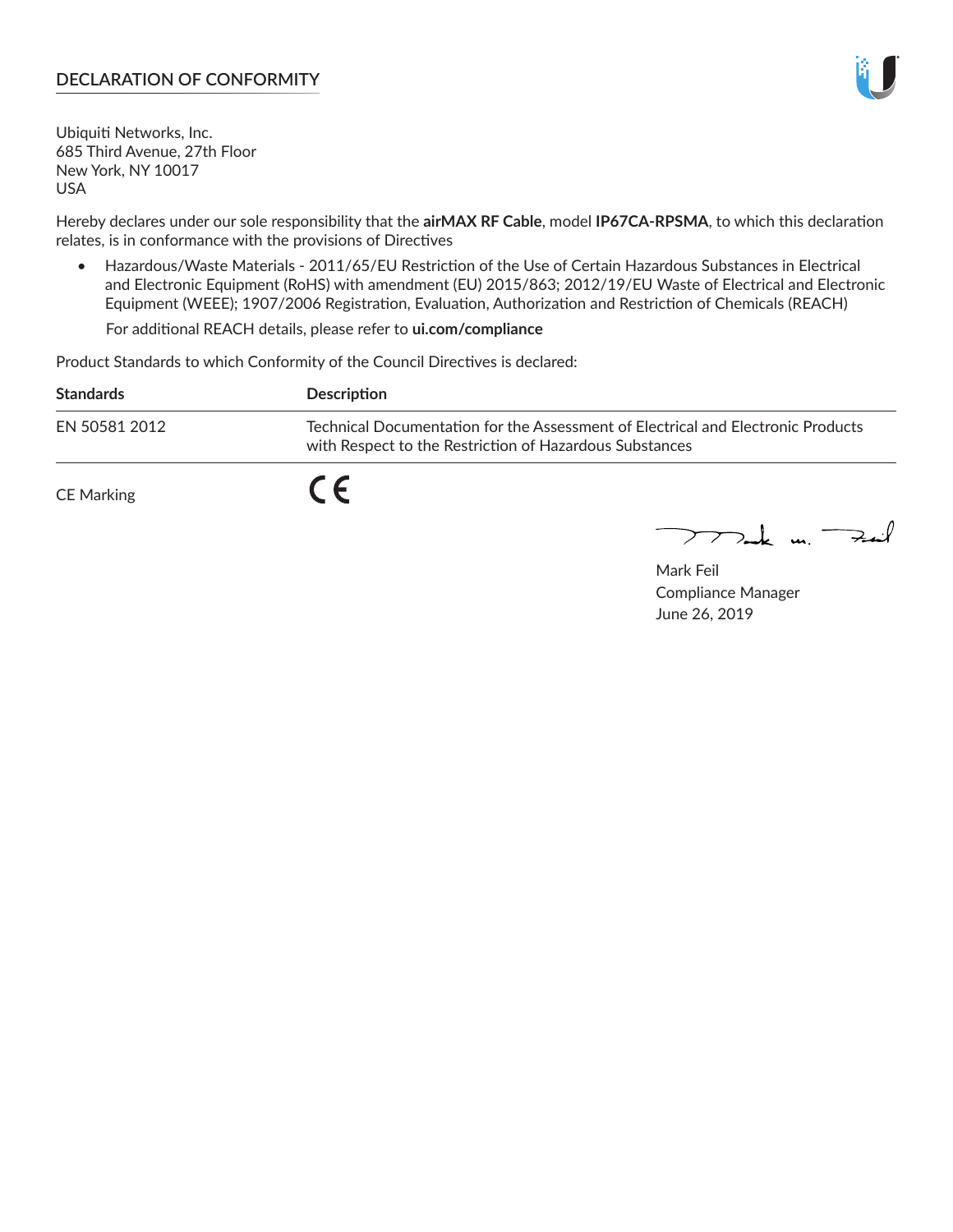# **DECLARATION OF CONFORMITY**



## **български** [Bulgarian]

С настоящото Ubiquiti декларира, че това устройство IP67CA-RPSMA е в съответствие със съществените изисквания и други приложими разпоредби на Директиви 2014/30/ЕС, 2014/35/ЕС.

## **Hrvatski** [Croatian]

Ubiquiti ovim putem izjavljuje da je ovaj uređaj IP67CA-RPSMA sukladan osnovnim zahtjevima i ostalim bitnim odredbama Direktiva 2014/30/EU, 2014/35/EU.

# **Čeština** [Czech]

Ubiquiti tímto prohlašuje, že toto IP67CA-RPSMA zařízení, je ve shodě se základními požadavky a dalšími příslušnými ustanoveními směrnic 2014/30/EU, 2014/35/EU.

## **Dansk** [Danish]

Hermed, Ubiquiti, erklærer at denne IP67CA-RPSMA enhed, er i overensstemmelse med de væsentlige krav og øvrige relevante krav i direktiver 2014/30/EU, 2014/35/EU.

## **Nederlands** [Dutch]

Hierbij verklaart Ubiquiti, dat deze IP67CA-RPSMA apparaat, in overeenstemming is met de essentiële eisen en de andere relevante bepalingen van richtlijnen 2014/30/EU, 2014/35/EU.

## **English**

Hereby, Ubiquiti, declares that this IP67CA-RPSMA device, is in compliance with the essential requirements and other relevant provisions of Directives 2014/30/EU, 2014/35/EU.

## **Eesti keel** [Estonian]

Käesolevaga Ubiquiti kinnitab, et antud IP67CA-RPSMA seade, on vastavus olulistele nõuetele ja teistele asjakohastele sätetele direktiivide 2014/30/EL, 2014/35/EL.

## **Suomi** [Finnish]

Täten Ubiquiti vakuuttaa, että tämä IP67CA-RPSMA laite, on yhdenmukainen olennaisten vaatimusten ja muiden sitä koskevien direktiivien 2014/30/EU, 2014/35/EU.

# **Français** [French]

Par la présente Ubiquiti déclare que l'appareil IP67CA-RPSMA, est conforme aux exigences essentielles et aux autres dispositions pertinentes des directives 2014/30/UE, 2014/35/UE.

# **Deutsch** [German]

Hiermit erklärt Ubiquiti, dass sich dieses IP67CA-RPSMA Gerät, in Übereinstimmung mit den grundlegenden Anforderungen und den anderen relevanten Vorschriften der Richtlinien 2014/30/EU, 2014/35/EU befindet.

## **Ελληνικά** [Greek]

Δια του παρόντος, Ubiquiti, δηλώνει ότι αυτή η συσκευή IP67CA-RPSMA, είναι σε συμμόρφωση με τις βασικές απαιτήσεις και τις λοιπές σχετικές διατάξεις των οδηγιών 2014/30/EE, 2014/35/EE.

## **Magyar** [Hungarian]

Ezennel Ubiquiti kijelenti, hogy ez a IP67CA-RPSMA készülék megfelel az alapvető követelményeknek és más vonatkozó 2014/30/EU, 2014/35/EU irányelvek rendelkezéseit.

## **Íslenska** [Icelandic]

Hér, Ubiquiti, því yfir að þetta IP67CA-RPSMA tæki er í samræmi við grunnkröfur og önnur viðeigandi ákvæði tilskipana 2014/30/ESB, 2014/35/ESB.

## **Italiano** [Italian]

Con la presente, Ubiquiti, dichiara che questo dispositivo IP67CA-RPSMA, è conforme ai requisiti essenziali ed alle altre disposizioni pertinenti delle direttive 2014/30/UE, 2014/35/UE.